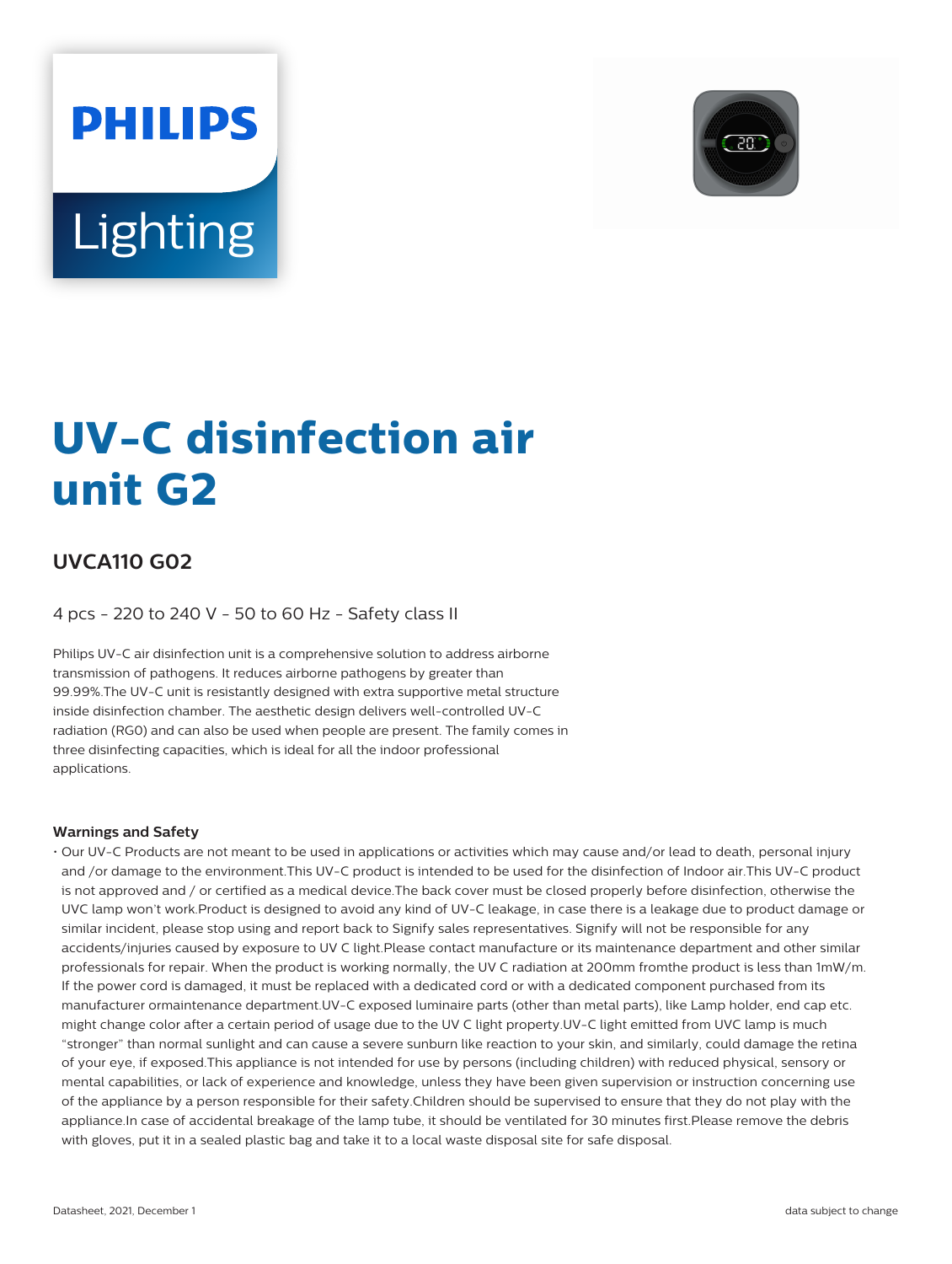# **UV-C disinfection air unit G2**

#### **Product data**

| <b>General information</b>                 |                                         |
|--------------------------------------------|-----------------------------------------|
| Number of light sources                    | 4 pcs                                   |
| Beam angle of light source                 | $\overline{\phantom{0}}$                |
| Number of gear units                       | 1 unit                                  |
| Gear                                       | -                                       |
| Optic type                                 |                                         |
| Luminaire light beam spread                |                                         |
| <b>Control interface</b>                   |                                         |
| Connection                                 | Plug-in connector 2-pole                |
| Cable                                      | Cable 1.8 m without plug                |
| <b>Protection class IEC</b>                | Safety class II                         |
| Glow-wire test                             | Temperature 750 °C, duration 5 s        |
| <b>Flammability mark</b>                   |                                         |
| <b>CE</b> mark                             |                                         |
| <b>ENEC mark</b>                           |                                         |
| Warranty period                            | 1 years                                 |
| Number of products on MCB of 16 A type B - |                                         |
| Photobiological risk                       | Photobiological risk group 0 @ 200mm to |
|                                            | EN62471                                 |
| <b>EU RoHS compliant</b>                   | Yes                                     |
|                                            |                                         |
| <b>Operating and electrical</b>            |                                         |
| <b>Input Voltage</b>                       | 220 to 240 V                            |
| <b>Input Frequency</b>                     | 50 to 60 Hz                             |
| Inrush current                             | 34 A                                    |
| Inrush time                                | 550 ms                                  |
| <b>Power Factor (Min)</b>                  | 0.9                                     |
|                                            |                                         |
| <b>Controls and dimming</b>                |                                         |
| <b>Dimmable</b>                            | <b>No</b>                               |
|                                            |                                         |
| <b>Mechanical and housing</b>              |                                         |
| <b>Housing Material</b>                    | Plastic                                 |
| <b>Reflector material</b>                  |                                         |

| <b>Mounting device</b>              | $\equiv$           |
|-------------------------------------|--------------------|
| Overall length                      | 235 mm             |
| <b>Overall width</b>                | 235 mm             |
| <b>Overall height</b>               | 560 mm             |
| Color                               | Gray               |
|                                     |                    |
| <b>Approval and application</b>     |                    |
| Ingress protection code             | -                  |
| Mech. impact protection code        |                    |
|                                     |                    |
| <b>UV</b>                           |                    |
| UV-C irradiance defined at 0.2m     | $0.1 \mu W/cm^2$   |
|                                     |                    |
| Initial performance (IEC compliant) |                    |
| Initial input power                 | 11 W               |
| Power consumption tolerance         | $+/-10%$           |
|                                     |                    |
| <b>Application conditions</b>       |                    |
| Ambient temperature range           | +5 to +40 °C       |
| Performance ambient temperature Tq  | 25 °C              |
| <b>Maximum dim level</b>            | 0% (digital)       |
| Suitable for random switching       | Not applicable     |
|                                     |                    |
| <b>Product data</b>                 |                    |
| Full product code                   | 871951454244000    |
| Order product name                  | <b>UVCA110 G02</b> |
| EAN/UPC - Product                   | 8719514542440      |
| Order code                          | 911401563781       |
| Numerator - Quantity Per Pack       | 1                  |
| Numerator - Packs per outer box     | 1                  |
| Material Nr. (12NC)                 | 911401563781       |
| Net Weight (Piece)                  | 6.680 kg           |
|                                     |                    |

### **Dimensional drawing**

**Optic material** -





**UVCA110 Air Disinfection unit-02**

 $750^{\circ}$ C